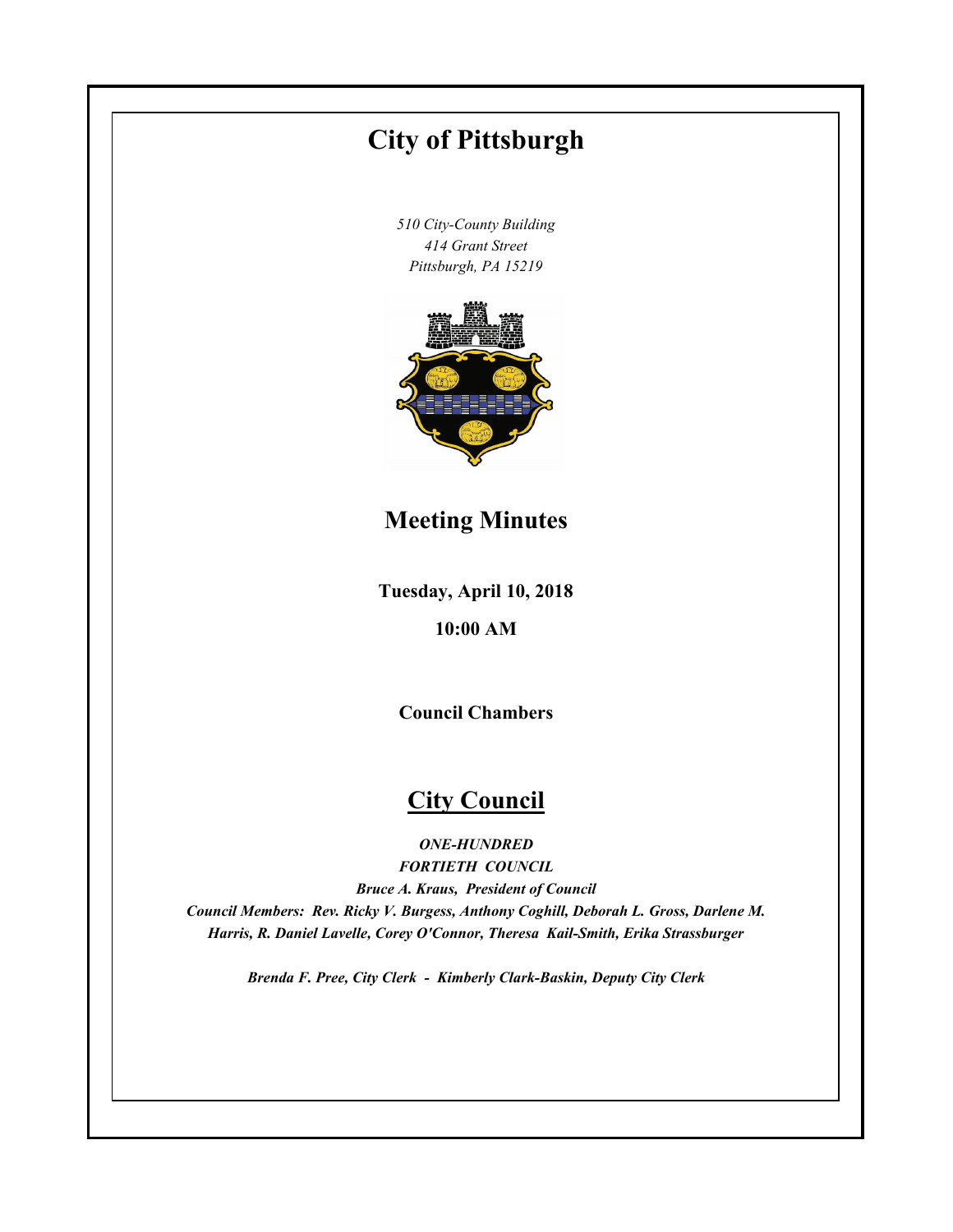#### **ROLL CALL**

Present 9 - Rev. Burgess, Mr. Coghill, Ms. Gross, Mrs. Harris, Mr. Kraus, Mr. Lavelle, Mr. O'Connor, Mrs. Kail-Smith, and Mrs. Strassburger

### **PLEDGE OF ALLEGIANCE**

### **PROCLAMATIONS**

[2018-0362](http://pittsburgh.legistar.com/gateway.aspx?m=l&id=/matter.aspx?key=22673) *NOW, THEREFORE BE IT RESOLVED* that the Council of the City of Pittsburgh does hereby recognize and commend **Principal Dr. James McCoy** and **Coaches Ellen Guillard and Assistant Coaches Mattie Collins-Wood and Lilly Saitz** for their leadership and commitment to the Lady Dragons Basketball Team and congratulates the **Lady Dragons** on a successful and winning season; and,

> **BE IT FURTHER RESOLVED, that the Council of the City of Pittsburgh does** hereby declare Tuesday, April 10, 2018 to be *"ALLDERDICE LADY DRAGONS BASKETBALL DAY"* in the City of Pittsburgh. **SPONSOR /S:** MR. O'CONNOR AND ALL MEMBERS

**A motion was made that this matter be Adopted. The motion carried.**

[2018-0363](http://pittsburgh.legistar.com/gateway.aspx?m=l&id=/matter.aspx?key=22674) *NOW, THEREFORE BE IT RESOLVED* that the Council of the City of Pittsburgh does hereby recognize and commend **Principal Dr. James McCoy** and **Coaches Buddy Valinsky, Andy Pakler and Jeff Cohen** for their leadership of the Allderdice Boys Basketball Team and congratulates the 2018 Allderdice Boys Basketball Team on their winning season and,

> **BE IT FURTHER RESOLVED, that the Council of the City of Pittsburgh does** hereby declare Tuesday, April 10, 2018 **"***ALLDERDICE DRAGONS VARSITY BOYS BASKETBALL DAY"* in the City of Pittsburgh.

**A motion was made that this matter be Adopted. The motion carried.**

[2018-0364](http://pittsburgh.legistar.com/gateway.aspx?m=l&id=/matter.aspx?key=22675) *NOW, THEREFORE, BE IT RESOLVED*, that Council of the City of Pittsburgh does hereby declare the week of April 8th to the 14th, 2018, to be **"National Library Week 2018"** in the City of Pittsburgh. **SPONSOR /S:** MR. KRAUS AND ALL MEMBERS

**A motion was made that this matter be Adopted. The motion carried.**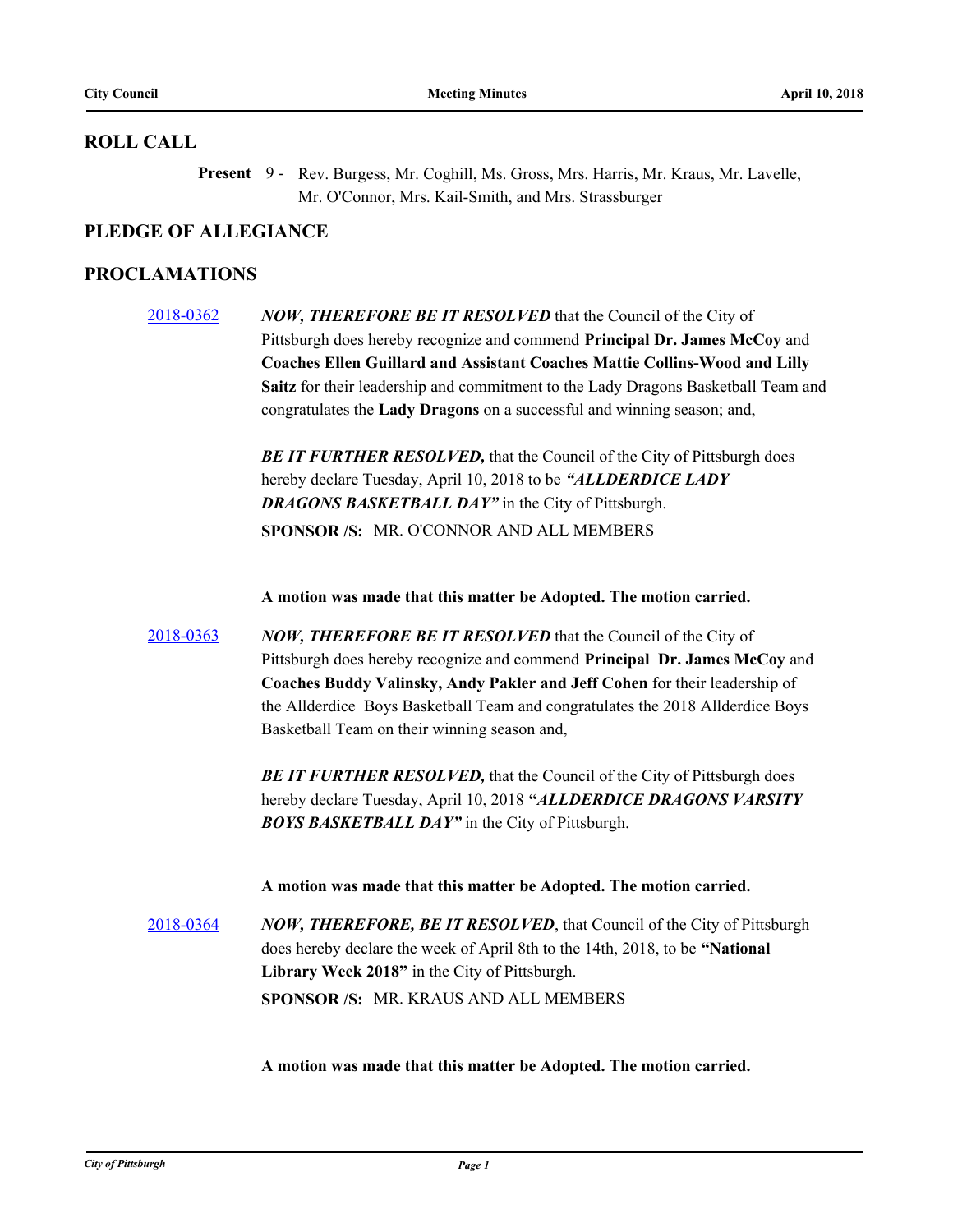| 2018-0365 | <b>NOW, THEREFORE BE IT RESOLVED, that the Council of the City of</b>                                                                                                                                                                                                                                                                                                                                                     |
|-----------|---------------------------------------------------------------------------------------------------------------------------------------------------------------------------------------------------------------------------------------------------------------------------------------------------------------------------------------------------------------------------------------------------------------------------|
|           | Pittsburgh does hereby declare April 10th, 2018 to be "PACE Day" in the City of<br>Pittsburgh.                                                                                                                                                                                                                                                                                                                            |
|           | SPONSOR /S: MR. LAVELLE AND ALL MEMBERS                                                                                                                                                                                                                                                                                                                                                                                   |
|           | A motion was made that this matter be Adopted. The motion carried.                                                                                                                                                                                                                                                                                                                                                        |
| 2018-0366 | NOW, THEREFORE, BE IT RESOLVED that the Council of the City of<br>Pittsburgh encourages all agencies, institutions, and individuals, public and private, in<br>the City of Pittsburgh to abide by the letter and spirit of the Fair Housing Law in the<br>pursuit of expanding opportunities and improving the quality of life for all; and,                                                                              |
|           | BE IT FURTHER RESOLVED that the Council of the City of Pittsburgh does<br>hereby proclaim April 2018, to be "Fair Housing Month" in the City of Pittsburgh.<br>SPONSOR /S: MRS. HARRIS AND ALL MEMBERS                                                                                                                                                                                                                    |
|           | A motion was made that this matter be Adopted. The motion carried.                                                                                                                                                                                                                                                                                                                                                        |
| 2018-0367 | NOW, THEREFORE, BE IT RESOLVED that the Council of the City of<br>Pittsburgh does hereby commend George Martin for his many years of dedication<br>to the entertainment and happiness of his customers. The Council of the City of<br>Pittsburgh looks forward to future celebrations of George "Mr. Entertainment"<br>Martin's birthdays, and wishes him many more years of happiness doing what he<br>loves to do; and, |
|           | BE IT FURTHER RESOLVED that the Council of the City of Pittsburgh declares                                                                                                                                                                                                                                                                                                                                                |
|           | Tuesday, April 10th, 2018 to be "George 'Mr. Entertainment' Martin Day" in<br>the City of Pittsburgh.                                                                                                                                                                                                                                                                                                                     |
|           | SPONSOR /S: MRS. HARRIS AND ALL MEMBERS                                                                                                                                                                                                                                                                                                                                                                                   |

**A motion was made that this matter be Adopted. The motion carried.**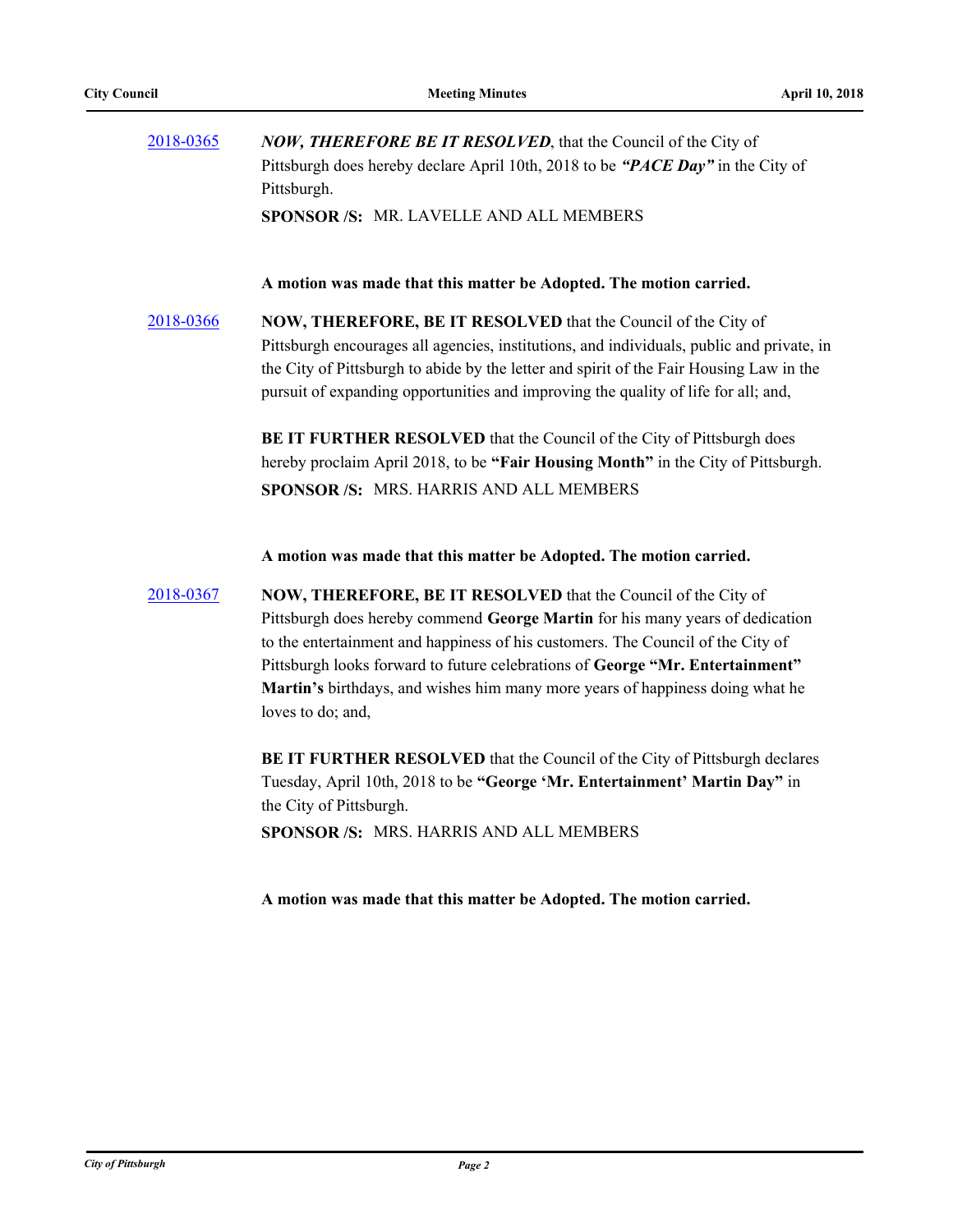| 2018-0368 | NOW, THEREFORE BE IT RESOLVED, that the Council of the City of<br>Pittsburgh does hereby congratulate Judge Robert Gallo on receiving the Judge<br>Robert E. Dauer Award for Judicial Leadership & Excellence Award for his<br>contributions to our community; and, |
|-----------|---------------------------------------------------------------------------------------------------------------------------------------------------------------------------------------------------------------------------------------------------------------------|
|           | <b>BE IT FURTHER RESOLVED, that the Council of the City of Pittsburgh does</b><br>hereby declare Tuesday, April 10th. 2018 to be "Judge Robert Gallo Day" in the<br>City of Pittsburgh.<br><b>SPONSOR /S: MR. KRAUS AND ALL MEMBERS</b>                             |
| 2018-0369 | A motion was made that this matter be Adopted. The motion carried.<br><b>NOW, THEREFORE BE IT RESOLVED, that the Council of the City of</b>                                                                                                                         |
|           | Pittsburgh does hereby congratulate Judge John A. Zottola on receiving the <i>Judge</i><br>James R. McGregor Award for Exceptional Contributions to the Community for<br>his dedication to our community; and,                                                      |
|           | BE IT FURTHER RESOLVED, that the Council of the City of Pittsburgh does<br>hereby declare Tuesday, April 10th, 2018 to be "Judge John A. Zottola Day" in the<br>City of Pittsburgh.<br><b>SPONSOR /S: MR. KRAUS AND ALL MEMBERS</b>                                 |
|           |                                                                                                                                                                                                                                                                     |

**A motion was made that this matter be Adopted. The motion carried.**

### **PUBLIC COMMENTS**

### **PRESENTATION OF PAPERS**

#### **COUNCILMAN REVEREND RICKY V. BURGESS PRESENTS:**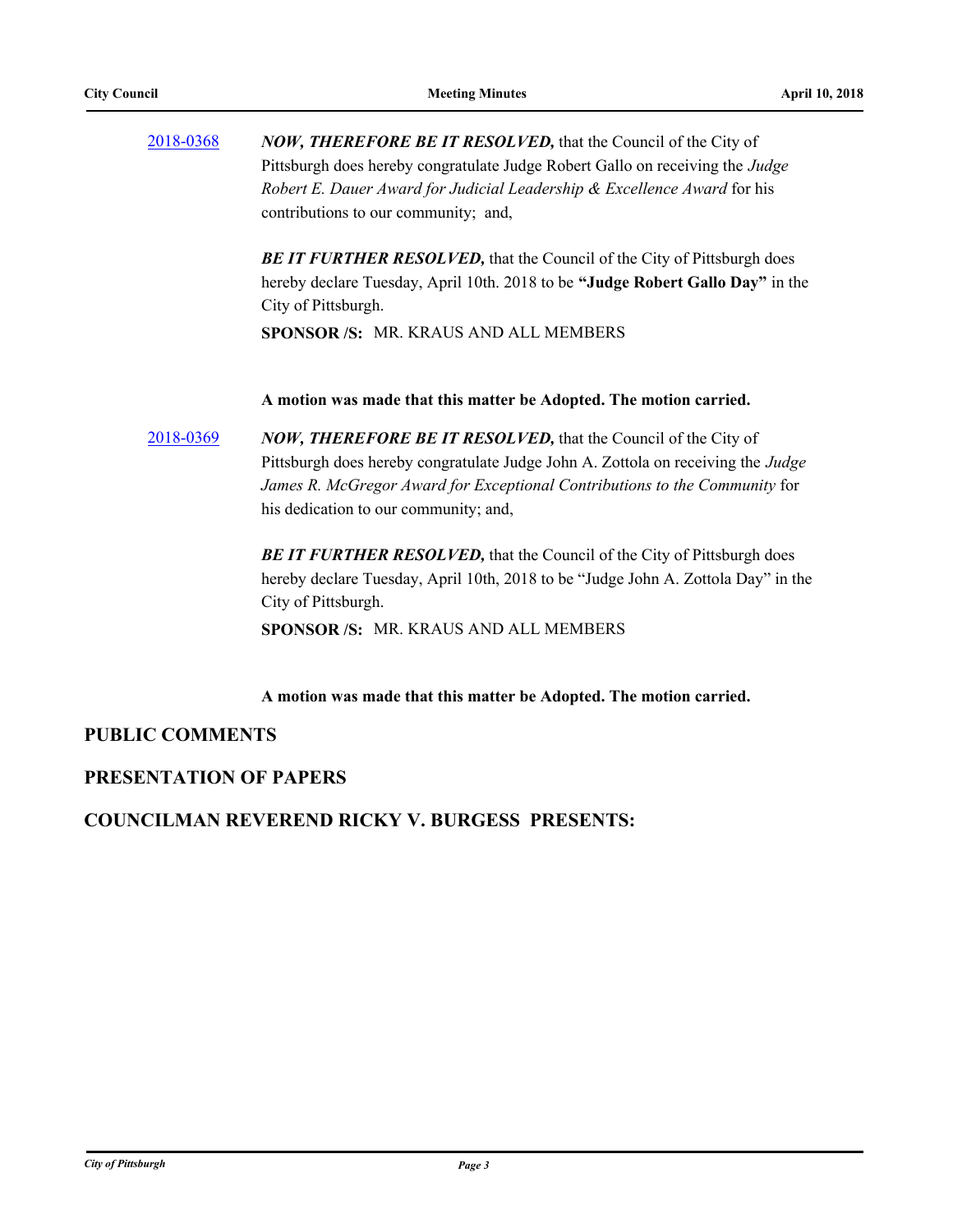[2018-0358](http://pittsburgh.legistar.com/gateway.aspx?m=l&id=/matter.aspx?key=22669) Resolution providing for the issuance of a warrant in the total sum of One Hundred Twenty Five Thousand Dollars (\$125,000.00) by way of two (2) separate checks, each payable in the amount of \$62,500 to: Desiree Williamson, as Administratrix of the Estate of Henry Walker, deceased, and her attorneys Swensen & Perer and to: Desiree Williamson, as Administratrix of the Estate of Christine Williamson Walker and her attorneys Swensen & Perer, One Oxford Centre, Suite 2501, Pittsburgh, Pennsylvania 15219, fully releasing the City from all claims and liability for alleged personal injuries as described in a lawsuit filed in the Allegheny County Court of Common Pleas at G.D. 16-002201. *(Executive Session Requested)*

#### **Read and referred to the Committee on Finance and Law**

[2018-0359](http://pittsburgh.legistar.com/gateway.aspx?m=l&id=/matter.aspx?key=22670) Ordinance amending the Pittsburgh Code, Title Two, Fiscal; Article IX, Property Taxes; Chapter 265, Exemptions for Residential Improvements; Section 265.03, Exemption for Improvements, subsection (e); and Section 265.04, Exemption for Residential Construction, subsection  $(g)$ , to extend the application periods for the exemptions covering residential improvements and new residential construction in areas defined as the Uptown District, the Downtown District and Targeted Growth Zones, which were enacted pursuant to Ordinance 9 of 2007, to include applications filed on or after April 1, 2018 through May 31, 2018.

#### **Read and referred to the Committee on Finance and Law**

[2018-0360](http://pittsburgh.legistar.com/gateway.aspx?m=l&id=/matter.aspx?key=22671) Ordinance amending the Pittsburgh Code, Title Two, Fiscal; Article IX, Property Taxes; Chapter 267, Exemptions for Industrial and Commercial Improvements; Section 267.03, Exemption Schedule; and Section 267.09, Participation by Allegheny County and Pittsburgh Board of Education, to extend the application periods for the exemptions set forth in Section 267.03, subsections (b) and (c), which were enacted pursuant to Ordinance 10 of 2007, to include applications filed on or after April 1, 2018 through May 31, 2018.

#### **Read and referred to the Committee on Finance and Law**

### **COUNCILWOMAN DEBORAH L. GROSS PRESENTS:**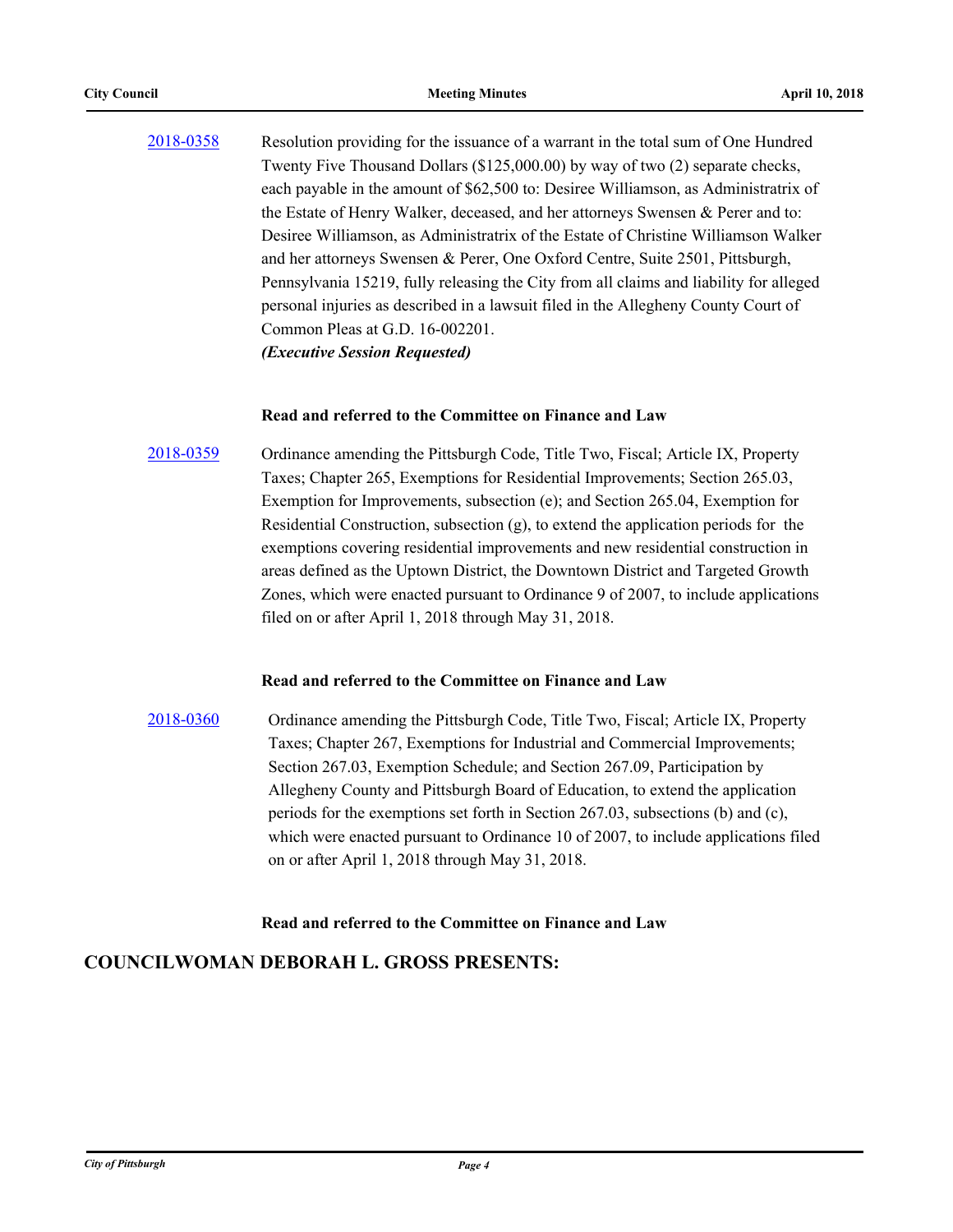| 2018-0334 | Ordinance amending and supplementing the City of Pittsburgh Code, Title I<br>("Administrative"), Article I ("General Provisions"), Chapter 107 ("Permits and<br>Licenses Generally") with respect to permit/license application procedures and<br>corresponding fees, effective immediately following passage.                                                      |
|-----------|---------------------------------------------------------------------------------------------------------------------------------------------------------------------------------------------------------------------------------------------------------------------------------------------------------------------------------------------------------------------|
|           | Read and referred to the Committee on Land Use and Economic<br>Development                                                                                                                                                                                                                                                                                          |
| 2018-0335 | Ordinance supplementing the City of Pittsburgh Code, Title I0 ("Building"), Chapter<br>1002 ("Uniform Construction Code Adoption") by adding a new subchapter 1002.03<br>("Fees"), effective January 1, 2019.                                                                                                                                                       |
|           | Read and referred to the Committee on Land Use and Economic<br>Development                                                                                                                                                                                                                                                                                          |
| 2018-0336 | Ordinance amending and supplementing the City of Pittsburgh Code, Title Seven<br>("Business Licensing"), with regard to license application procedures, licensing<br>requirements and corresponding fees, effective October 1, 2018, except for the Fire<br>Suppression Trade License which will be effective January 1, 2019.                                      |
|           | Read and referred to the Committee on Land Use and Economic<br>Development                                                                                                                                                                                                                                                                                          |
| 2018-0361 | Ordinance amending the Pittsburgh Code, Title Nine, Zoning Code, Articles I-IX, to<br>establish a new Riverfront Zoning District, and the provisions thereof, and to remove<br>the Downtown Riverfront District, Riverfront Overlay District, and certain Specially<br>Planned Districts from the Zoning Code as follows:<br>(NEEDS TO BE HELD FOR A PUBIC HEARING) |
|           | Read and referred to the Committee on Land Use and Economic                                                                                                                                                                                                                                                                                                         |

**Development**

# **COUNCILWOMAN DARLENE M. HARRIS PRESENTS:**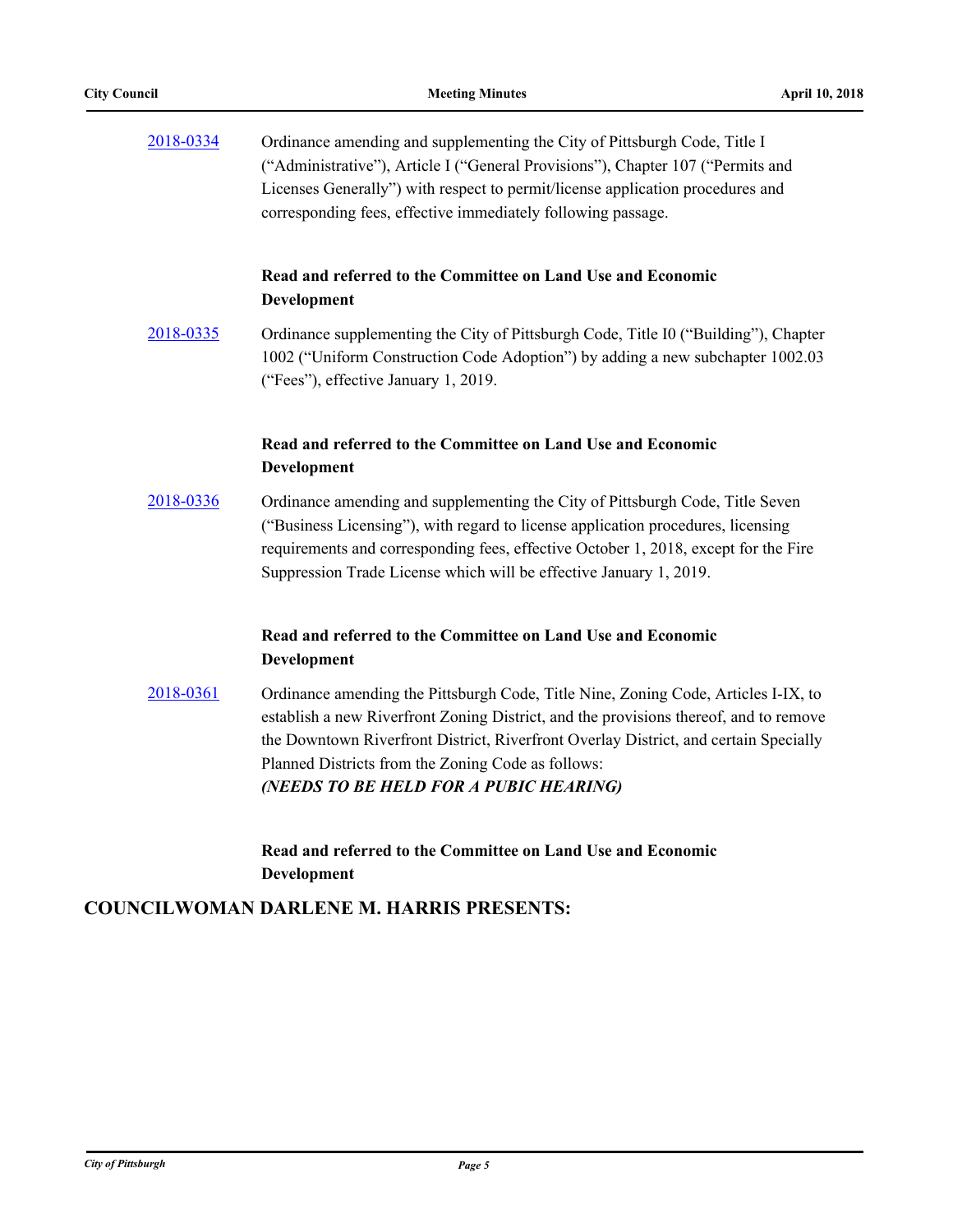### [2018-0284](http://pittsburgh.legistar.com/gateway.aspx?m=l&id=/matter.aspx?key=22594) Resolution providing for the authorization to make all legitimate expenditures for payments and agreements or agreements with various agencies to conduct a summer youth employment program to youth residing in the City of Pittsburgh, summer staff wages, and administrative expenditures necessary to implement the 2018 Learn and Earn Summer Youth Employment Program; and providing for the periodic transfer of funds to be used in the 2018 Learn and Earn Summer Youth Employment Program for payment of cost thereof, cost not to exceed \$200,000.00.

**A motion was made that this matter be Waived under Rule 8. The motion carried.**

#### **Read and referred to the Committee on Human Resources**

**UNFINISHED BUSINESS - Council President Kraus appointed Councilwoman Strassburger as Chair of the Innovation, Performance and Asset Management Committee and to the Carnegie Library Board of Trustees.**

#### **REPORTS OF COMMITTEE - FINAL ACTION**

### **COUNCILMAN REVEREND RICKY V. BURGESS PRESENTS COMMITTEE ON FINANCE AND LAW**

[2018-0353](http://pittsburgh.legistar.com/gateway.aspx?m=l&id=/matter.aspx?key=22664) Report of the Committee on Finance and Law for April 4, 2018 with an Affirmative Recommendation.

#### **A motion was made that this matter be Read, Received and Filed. The motion carried.**

[2018-0276](http://pittsburgh.legistar.com/gateway.aspx?m=l&id=/matter.aspx?key=22586) Resolution authorizing the issuance of a warrant in favor of Jane Desimone, Arbitrator, P.O. Box 8261, Pittsburgh, PA 15218 for arbitration fees and travel expenses for two (2) days of hearings and two (2) day of executive sessions related to the Interest Arbitration - Healthcare Reopener between the City of Pittsburgh and IAFF, Lodge No. 1 in an amount not to exceed Four Thousand Eight Hundred Seventy-five Dollars and 78/00 (\$4,875.78).

*(Executive Session Held 3-28-18)*

- Aye: 9 Rev. Burgess, Mr. Coghill, Ms. Gross, Mrs. Harris, Mr. Kraus, Mr. Lavelle, Mr. O'Connor, Mrs. Kail-Smith, and Mrs. Strassburger
- **No:** 0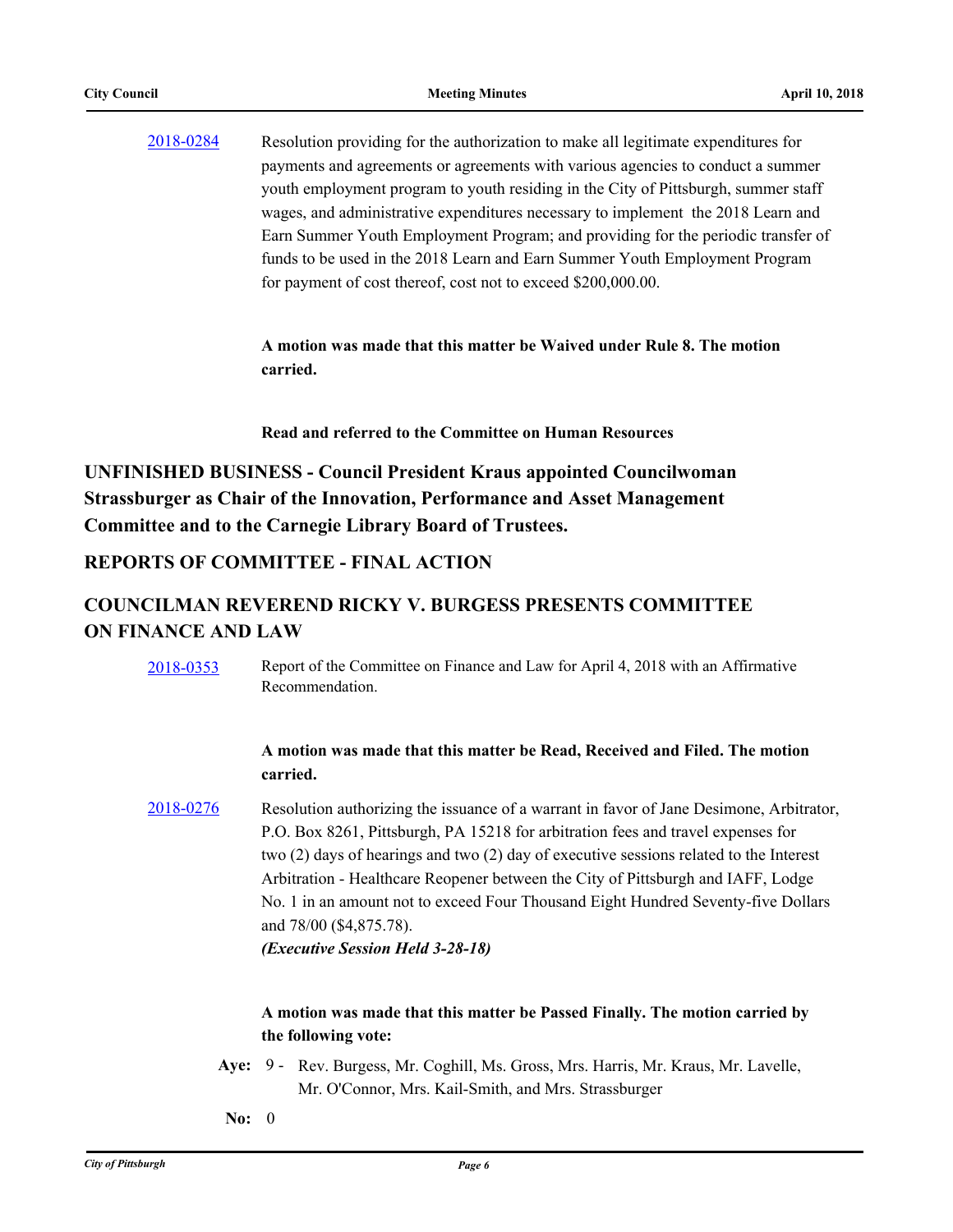| Abstain: 0       |                                                                                                                                                                                                                                                                                                                                                                                                                                     |
|------------------|-------------------------------------------------------------------------------------------------------------------------------------------------------------------------------------------------------------------------------------------------------------------------------------------------------------------------------------------------------------------------------------------------------------------------------------|
| <u>2018-0277</u> | Resolution authorizing the issuance of a warrant in favor of Leech Tishman Fuscaldo<br>& Lampl, 525 William Penn Place, 28th Floor, Pittsburgh, PA 15219 in an amount<br>not to exceed Three Thousand Five Hundred Dollars (\$3,500.00) for professional<br>services rendered pertaining to a litigation matter at 2:17-CV-00828, chargeable to<br>and payable from 11101.108000.53.5317.2018.<br>(Executive Session Held 3-28-18)  |
|                  | A motion was made that this matter be Passed Finally. The motion carried by<br>the following vote:                                                                                                                                                                                                                                                                                                                                  |
|                  | Aye: 9 - Rev. Burgess, Mr. Coghill, Ms. Gross, Mrs. Harris, Mr. Kraus, Mr. Lavelle,<br>Mr. O'Connor, Mrs. Kail-Smith, and Mrs. Strassburger                                                                                                                                                                                                                                                                                         |
| No: $0$          |                                                                                                                                                                                                                                                                                                                                                                                                                                     |
| Abstain: 0       |                                                                                                                                                                                                                                                                                                                                                                                                                                     |
| 2018-0279        | Resolution authorizing the issuance of a warrant in favor of Cohen & Grigsby, P.C,<br>P.O. Box 641014, Pittsburgh, PA 15264-1014, in an amount not to exceed Nine<br>Three Hundred Sixty-Six Dollars and Six Cents (\$9,366.06) for<br>Thousand<br>professional services in connection with immigration matters.<br>(Executive Session Held 3-28-18)<br>A motion was made that this matter be Passed Finally. The motion carried by |
|                  | the following vote:                                                                                                                                                                                                                                                                                                                                                                                                                 |
|                  | Aye: 9 - Rev. Burgess, Mr. Coghill, Ms. Gross, Mrs. Harris, Mr. Kraus, Mr. Lavelle,<br>Mr. O'Connor, Mrs. Kail-Smith, and Mrs. Strassburger                                                                                                                                                                                                                                                                                         |
| No: $0$          |                                                                                                                                                                                                                                                                                                                                                                                                                                     |
| Abstain: 0       |                                                                                                                                                                                                                                                                                                                                                                                                                                     |
| 2018-0302        | Resolution authorizing the Mayor and the Director of the Department of Finance to<br>enter into an agreement or agreements with Korn Ferry Hay Group, Inc. to provide<br>actuarial services for the City of Pittsburgh for two years, with an optional two year<br>extension, at a total cost not to exceed Four Hundred Thousand Dollars<br>$(\$400,000.00).$                                                                      |
|                  | A motion was made that this matter be Passed Finally. The motion carried by<br>the following vote:                                                                                                                                                                                                                                                                                                                                  |
|                  | Ave: 9 - Rey Burgess Mr Coghill Ms Gross Mrs Harris Mr Kraus Mr Lavelle                                                                                                                                                                                                                                                                                                                                                             |

#### **Aye:** Rev. Burgess, Mr. Coghill, Ms. Gross, Mrs. Harris, Mr. Kraus, Mr. Lavelle, Mr. O'Connor, Mrs. Kail-Smith, and Mrs. Strassburger **Aye:** 9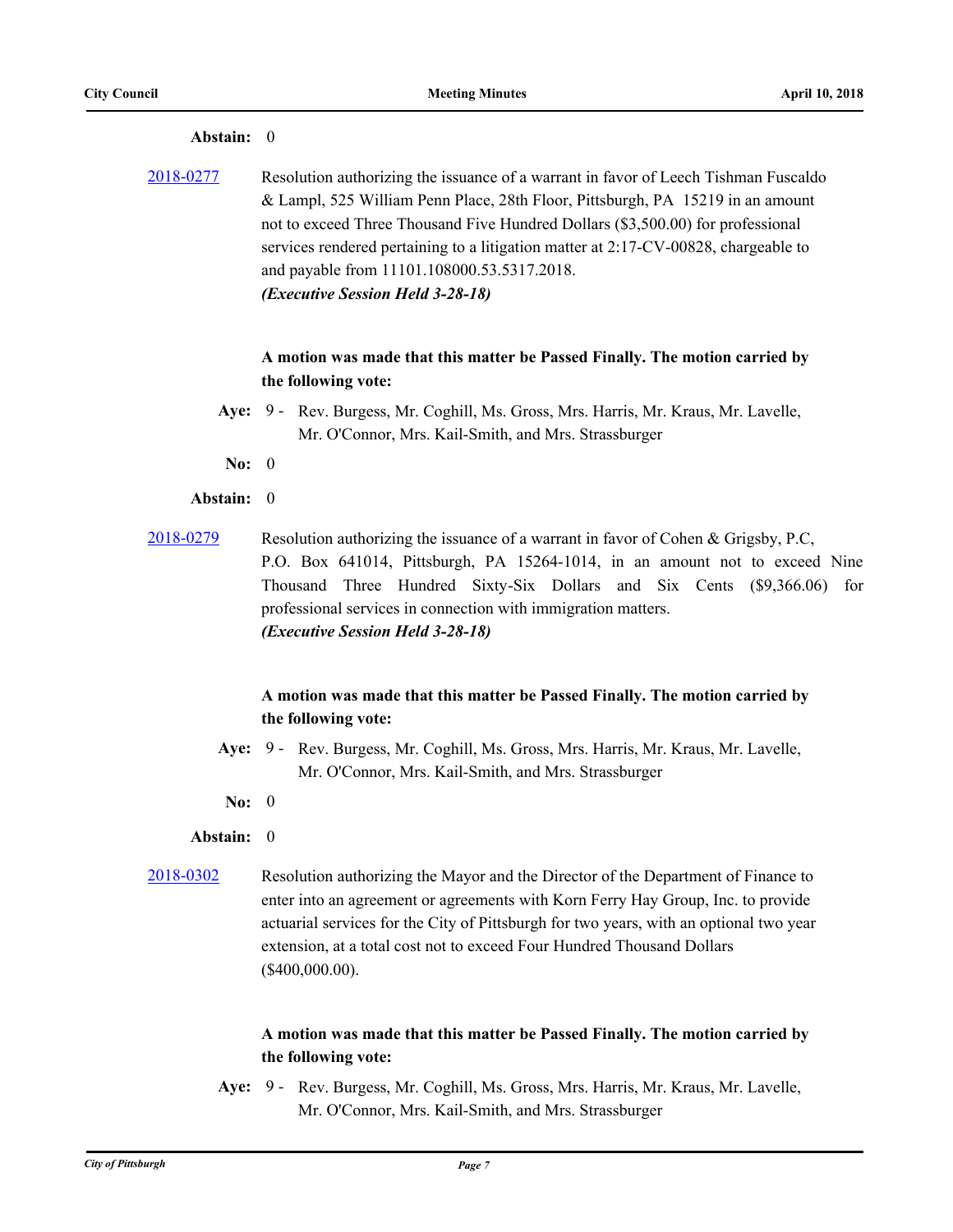**No:** 0

**Abstain:** 0

## **COUNCILWOMAN THERESA KAIL-SMITH PRESENTS COMMITTEE ON PUBLIC WORKS**

[2018-0354](http://pittsburgh.legistar.com/gateway.aspx?m=l&id=/matter.aspx?key=22665) Report of the Committee on Public Works for April 4, 2018 with an Affirmative Recommendation.

#### **A motion was made that this matter be Read, Received and Filed. The motion carried.**

[2018-0307](http://pittsburgh.legistar.com/gateway.aspx?m=l&id=/matter.aspx?key=22618) Resolution granting easement through Frick Park to the owners of 584 & 592 Briar Cliff Road for the maintenance of a 6" combined sewer lateral.

#### **A motion was made that this matter be Passed Finally. The motion carried by the following vote:**

- Aye: 9 Rev. Burgess, Mr. Coghill, Ms. Gross, Mrs. Harris, Mr. Kraus, Mr. Lavelle, Mr. O'Connor, Mrs. Kail-Smith, and Mrs. Strassburger
- **No:** 0
- **Abstain:** 0
- 
- [2018-0319](http://pittsburgh.legistar.com/gateway.aspx?m=l&id=/matter.aspx?key=22630) Resolution authorizing the Mayor of the City of Pittsburgh and the Director of the Department of Mobility and Infrastructure to apply for grant funding from the Pennsylvania Department of Transportation (PennDOT) under the Multimodal Transportation Fund (MTF) to provide funding for Phase 1 Street and Signal Improvements in support of the implementation of the Downtown-East End Bus Rapid Transit Project in collaboration with the Port Authority of Allegheny County, Urban Redevelopment Authority of Pittsburgh, and the County of Allegheny. In the event the grant is awarded, this resolution provides for an agreement and expenditures not to exceed FIFTEEN MILLION (\$15,000,000.000) dollars for this stated purpose. The contribution of the City of Pittsburgh is not to exceed FOUR MILLION, FIVE HUNDRED THOUSAND (\$4,500,000) dollars over the life of the grant for this purpose.

- Aye: 9 Rev. Burgess, Mr. Coghill, Ms. Gross, Mrs. Harris, Mr. Kraus, Mr. Lavelle, Mr. O'Connor, Mrs. Kail-Smith, and Mrs. Strassburger
- **No:** 0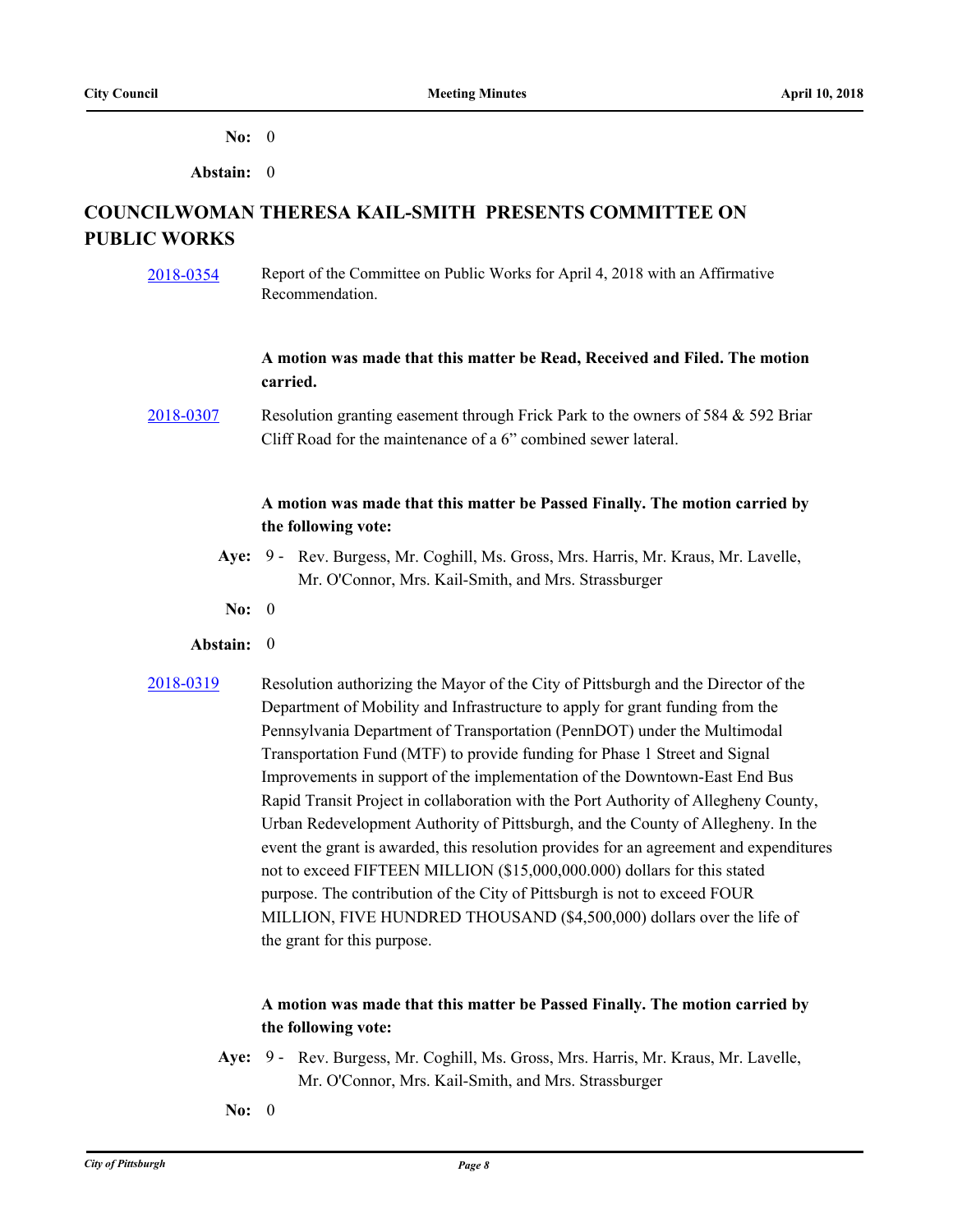| Abstain: 0       |                                                                                                                |
|------------------|----------------------------------------------------------------------------------------------------------------|
| <u>2018-0321</u> | Resolution to create a Slope Remediation Taskforce that will create a strategy to<br>remediate slope failures. |
|                  | <b>SPONSOR/S: MRS. KAIL-SMITH</b>                                                                              |
|                  | <b>CO-SPONSOR/S:</b> Mrs. Harris                                                                               |
|                  |                                                                                                                |
|                  | A motion was made that this matter be Passed Finally. The motion carried by                                    |

- **the following vote:**
- Aye: 9 Rev. Burgess, Mr. Coghill, Ms. Gross, Mrs. Harris, Mr. Kraus, Mr. Lavelle, Mr. O'Connor, Mrs. Kail-Smith, and Mrs. Strassburger
- **No:** 0

**Abstain:** 0

# **COUNCILWOMAN DARLENE M. HARRIS PRESENTS COMMITTEE ON HUMAN RESOURCES**

[2018-0355](http://pittsburgh.legistar.com/gateway.aspx?m=l&id=/matter.aspx?key=22666) Report of the Committee on Human Resources for April 4, 2018 with an Affirmative Recommendation.

#### **A motion was made that this matter be Read, Received and Filed. The motion carried.**

[2018-0282](http://pittsburgh.legistar.com/gateway.aspx?m=l&id=/matter.aspx?key=22592) Resolution providing for a Contract for consulting services with Industrial/Organizational Solutions, Inc. (I/O Solutions) for Firefighter Recruit position written examination pre-test training material, the development, administration and scoring of National Firefighter Selection Inventory (NFSI) written examination, examination analysis and final report and providing for the payment of the costs thereof not to exceed \$30,540.00.

- Aye: 9 Rev. Burgess, Mr. Coghill, Ms. Gross, Mrs. Harris, Mr. Kraus, Mr. Lavelle, Mr. O'Connor, Mrs. Kail-Smith, and Mrs. Strassburger
- **No:** 0
- **Abstain:** 0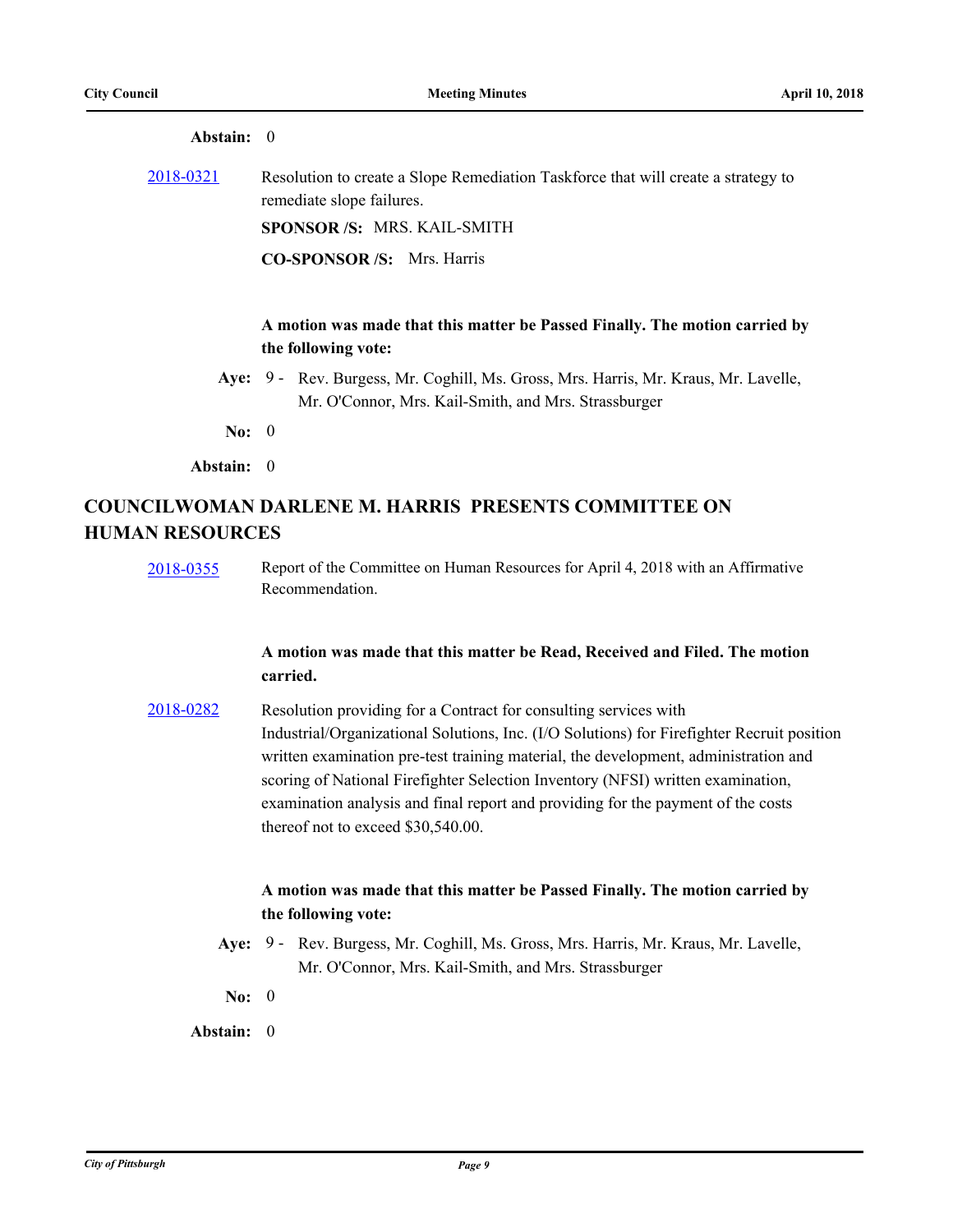[2018-0283](http://pittsburgh.legistar.com/gateway.aspx?m=l&id=/matter.aspx?key=22593) Resolution authorizing the Mayor and the Director the Department of Human Resources and Civil Service to enter into a Professional Services Agreement(s) and/or Contract(s) with NEOGOV for the upgrade and continual maintenance of software for HR workforce management, applicant tracking, and Civil Service testing, and providing for the payment of the costs thereof. Cost not to exceed \$36,463.75.

#### **A motion was made that this matter be Passed Finally. The motion carried by the following vote:**

- Aye: 9 Rev. Burgess, Mr. Coghill, Ms. Gross, Mrs. Harris, Mr. Kraus, Mr. Lavelle, Mr. O'Connor, Mrs. Kail-Smith, and Mrs. Strassburger
- **No:** 0
- **Abstain:** 0
- 

[2018-0285](http://pittsburgh.legistar.com/gateway.aspx?m=l&id=/matter.aspx?key=22595) Resolution amending Resolution 692 of 2015, entitled "Resolution providing that the City of Pittsburgh enter into a Professional Services Agreement(s) and/or Contract(s) with Industrial/Organizational Solutions, Inc. (I/O Solutions) for professional consulting services in connection with Police Lieutenant and Police Sergeant position job analyses; the development, administration, and scoring of new written examinations; and development, assessor selection, administration, and scoring of new oral board examinations; and providing for the payment of the costs thereof," by increasing the authorized amount by One Hundred Fifty Four Thousand Dollars (\$154,000.00).

#### **A motion was made that this matter be Passed Finally. The motion carried by the following vote:**

- **Aye:** Rev. Burgess, Mr. Coghill, Ms. Gross, Mrs. Harris, Mr. Kraus, Mr. Lavelle, Mr. O'Connor, Mrs. Kail-Smith, and Mrs. Strassburger Ave:  $9 -$
- **No:** 0

**Abstain:** 0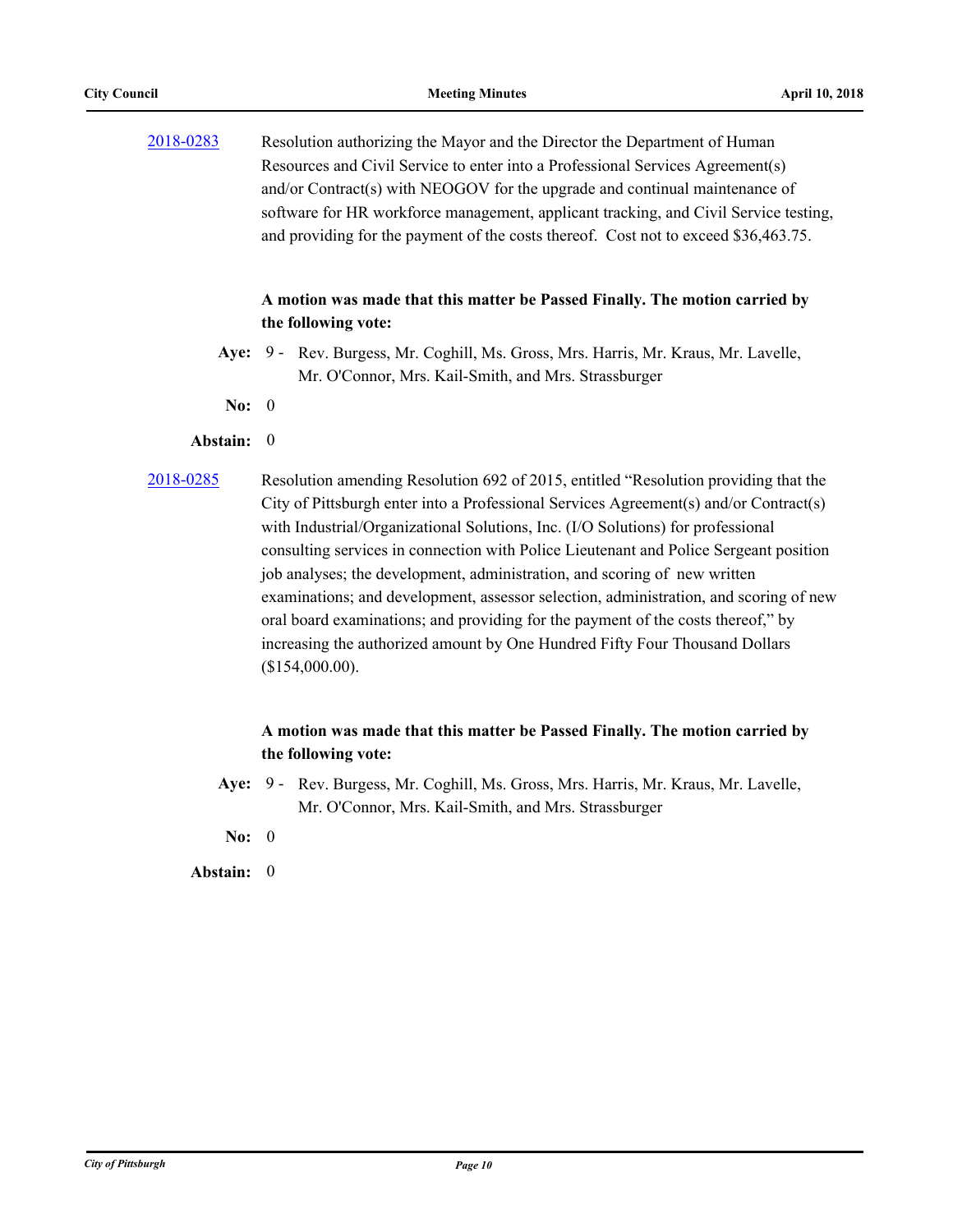[2018-0304](http://pittsburgh.legistar.com/gateway.aspx?m=l&id=/matter.aspx?key=22615) Resolution authorizing the Mayor and the Acting Director of the Department of Human Resources and Civil Service to enter into a Professional Services Agreement(s) and/or Contract(s) with Health Advocate, Inc. in connection with the provision of mental health and counseling services for the City of Pittsburgh's Employee Assistance Program (EAP) for employees and their family/household members, and providing for the payment of the costs thereof not to exceed One Hundred Eighteen Thousand Six Hundred Ninety-eight Dollars (\$118,698.00).

#### **A motion was made that this matter be Passed Finally. The motion carried by the following vote:**

- Aye: 9 Rev. Burgess, Mr. Coghill, Ms. Gross, Mrs. Harris, Mr. Kraus, Mr. Lavelle, Mr. O'Connor, Mrs. Kail-Smith, and Mrs. Strassburger
- **No:** 0

**Abstain:** 0

# **COUNCILWOMAN DEBORAH L. GROSS PRESENTS COMMITTEE ON LAND USE & ECONOMIC DEVELOPMENT**

[2018-0356](http://pittsburgh.legistar.com/gateway.aspx?m=l&id=/matter.aspx?key=22667) Report of the Committee on Land Use and Economic Development for April 4, 2018 with an Affirmative Recommendation.

#### **A motion was made that this matter be Read, Received and Filed. The motion carried.**

[2018-0303](http://pittsburgh.legistar.com/gateway.aspx?m=l&id=/matter.aspx?key=22614) Resolution authorizing the Mayor of the City of Pittsburgh, the Office of Management and Budget, and the Department of City Planning to enter into an agreement with the PA Department of Conservation and Natural Resources (DCNR) Community Conservation Partnerships Program (C2P2), should the grant be awarded by DCNR, to provide funding for the Kennard Park Master Planning Project and authorizing the Pittsburgh City Council to include the matching funds in the 2019 Capital budget. The total grant amount requested is SIXTY THOUSAND (\$60,000.00) dollars for this stated purpose. Upon award, the City would provide \$60,000 in 2019 Capital Budget Funds for a 1:1 local match.

- Aye: 9 Rev. Burgess, Mr. Coghill, Ms. Gross, Mrs. Harris, Mr. Kraus, Mr. Lavelle, Mr. O'Connor, Mrs. Kail-Smith, and Mrs. Strassburger
- **No:** 0
- **Abstain:** 0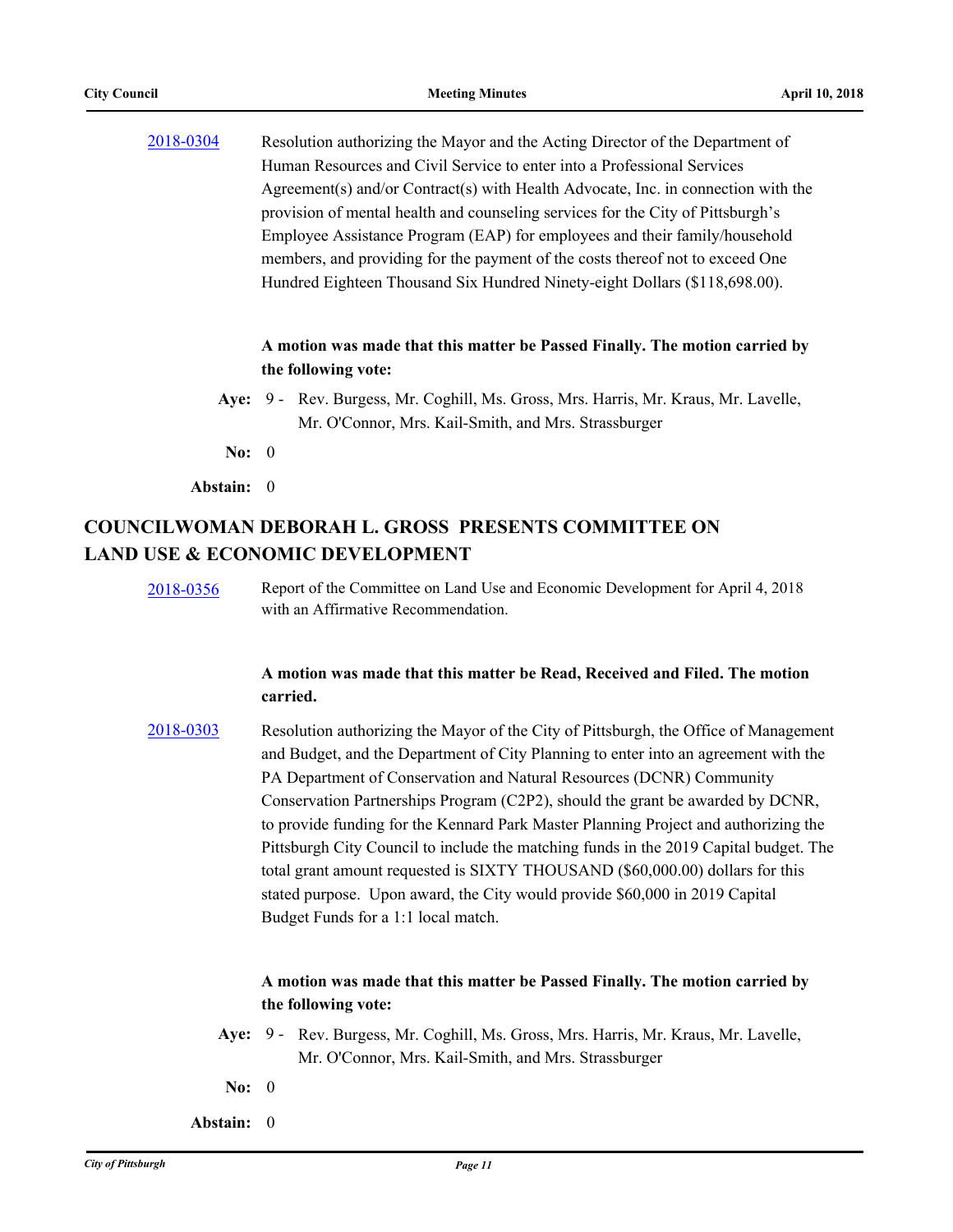## **COUNCILMAN COREY O'CONNOR PRESENTS COMMITTEE ON INTERGOVERNMENTAL AFFAIRS**

[2018-0357](http://pittsburgh.legistar.com/gateway.aspx?m=l&id=/matter.aspx?key=22668) Report of the Committee on Intergovernmental Affairs for April 4, 2018 with an Affirmative Recommendation.

#### **A motion was made that this matter be Read, Received and Filed. The motion carried.**

[2018-0288](http://pittsburgh.legistar.com/gateway.aspx?m=l&id=/matter.aspx?key=22598) Resolution authorizing the Mayor and the Director of the Department of Human Resources and Civil Service to enter into an Intergovernmental Cooperation Agreement or Agreements with the County of Allegheny and Partner4Work for the shared operation and administration of the 2018 Learn and Earn Summer Youth Employment Program in an amount not to exceed One Million Five Hundred Thousand Dollars (\$1,500,000.00), and for the payment of the costs thereof.

#### **A motion was made that this matter be Passed Finally. The motion carried by the following vote:**

- Aye: 9 Rev. Burgess, Mr. Coghill, Ms. Gross, Mrs. Harris, Mr. Kraus, Mr. Lavelle, Mr. O'Connor, Mrs. Kail-Smith, and Mrs. Strassburger
- **No:** 0

#### **Abstain:** 0

[2018-0305](http://pittsburgh.legistar.com/gateway.aspx?m=l&id=/matter.aspx?key=22616) Resolution authorizing the Urban Redevelopment Authority of Pittsburgh to submit an Application to the Pennsylvania Office of the Budget for a Redevelopment Assistance Capital Program grant of up to \$1,000,000 for the One Grandview Development - City of Pittsburgh project. (Council District 2)

- Aye: 9 Rev. Burgess, Mr. Coghill, Ms. Gross, Mrs. Harris, Mr. Kraus, Mr. Lavelle, Mr. O'Connor, Mrs. Kail-Smith, and Mrs. Strassburger
- **No:** 0
- **Abstain:** 0